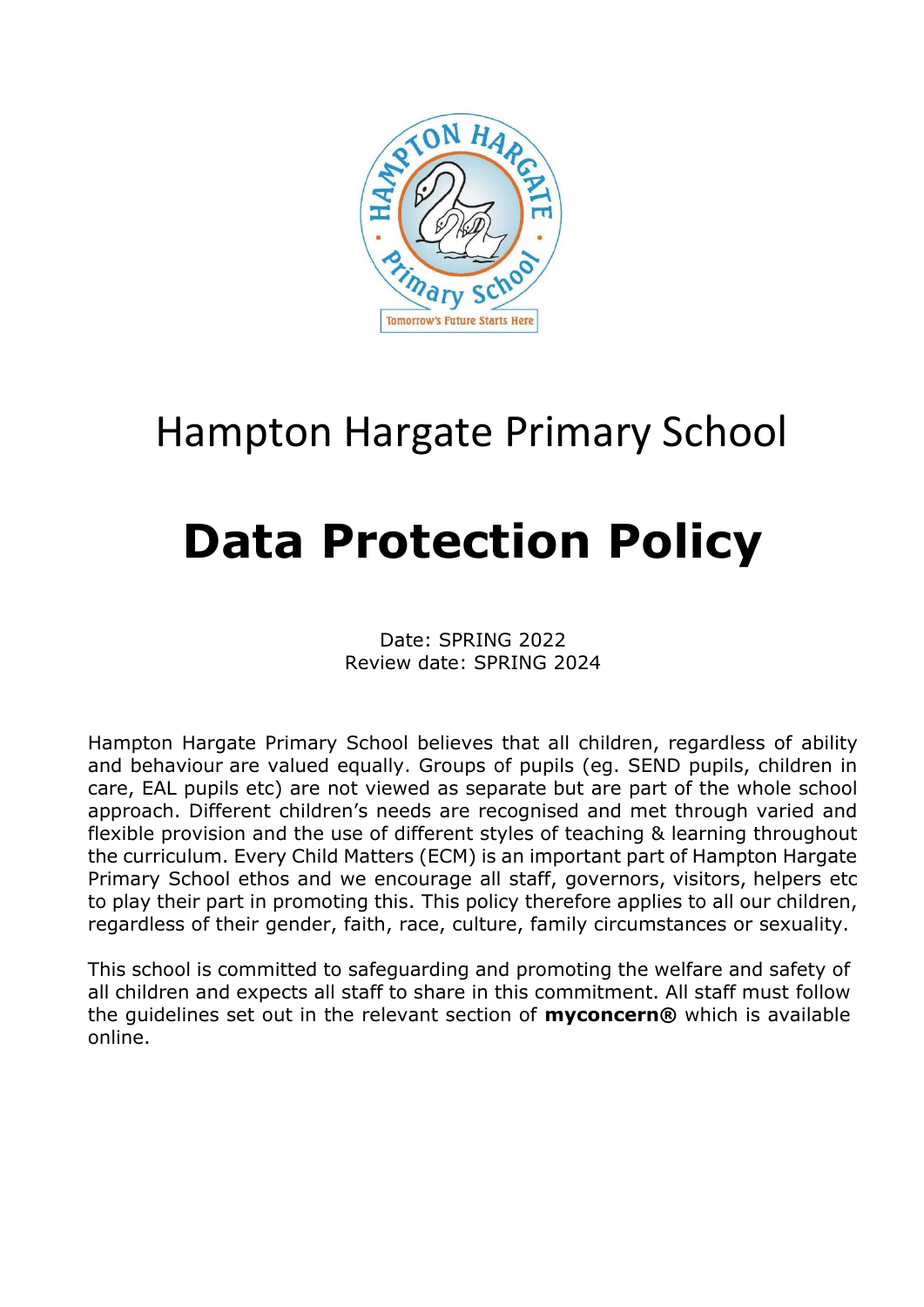# **1. Aims**

Our school aims to ensure that all personal data collected about staff, pupils, parents, governors, visitors and other individuals is collected, stored and processed in accordance with the [General Data Protection Regulation \(EU\) 2016/679 \(GDPR\)](https://eur-lex.europa.eu/legal-content/EN/TXT/?qid=1528874672298&uri=CELEX:02016R0679-20160504) and the [Data](http://www.legislation.gov.uk/ukpga/2018/12/contents/enacted)  [Protection Act 2018 \(DPA 2018\).](http://www.legislation.gov.uk/ukpga/2018/12/contents/enacted)

This policy applies to all personal data, regardless of whether it is in paper or electronic format.

# **2. Legislation and guidance**

This policy meets the requirements of the Data Protection Act 1998, and is based on guidance published by the Information Commissioner's Office and model privacy notices published by the Department for Education. It also takes into account the expected provisions of the General Data Protection Regulation, which was new legislation that came into force in 2018. In addition, this policy complies with regulation 5 of the Education (Pupil Information) (England) Regulations 2005, which gives parents the right of access to their child's educational record.

| Term                    | <b>Definition</b>                                                                                                                                                                                                                                                                                                                                                     |
|-------------------------|-----------------------------------------------------------------------------------------------------------------------------------------------------------------------------------------------------------------------------------------------------------------------------------------------------------------------------------------------------------------------|
| Personal data           | Data from which a person can be identified, including<br>data that, when combined with other readily available<br>information, leads to a person being identified                                                                                                                                                                                                     |
| Sensitive personal data | Data such as:<br>• Contact details<br>• Racial or ethnic origin<br>• Political opinions<br>. Religious beliefs, or beliefs of a similar nature<br>• Where a person is a member of a trade union<br>• Physical and mental health<br>• Sexual orientation<br>• Whether a person has committed, or is alleged to have<br>committed, an offence<br>• Criminal convictions |
| Processing              | Obtaining, recording or holding data                                                                                                                                                                                                                                                                                                                                  |
| Data subject            | The person whose personal data is held or processed                                                                                                                                                                                                                                                                                                                   |
| Data controller         | A person or organisation that determines the purposes<br>for which, and the manner in which, personal data is<br>processed                                                                                                                                                                                                                                            |
| Data processor          | A person, other than an employee of the data controller,<br>who processes the data on behalf of the data controller                                                                                                                                                                                                                                                   |

# **3. Definitions**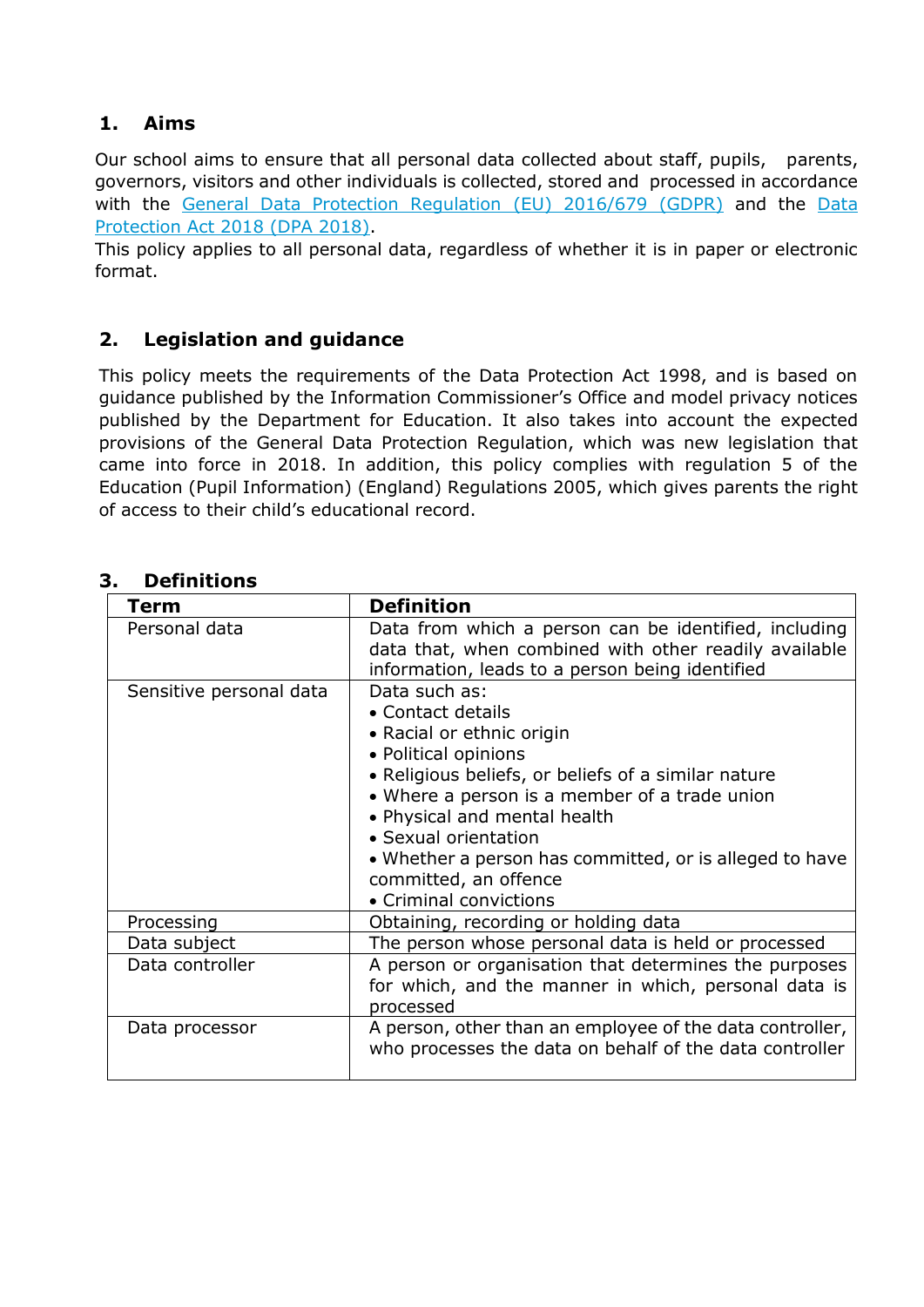# **4. The Data Controller**

Our school processes personal information relating to pupils, staff and visitors, and, therefore, is a data controller. The school is registered as a data controller with the Information Commissioner's Office and renews this registration annually.

Joe Lee is our contact at ARK ICT Solutions Ltd who is acting as our Data Protection Officer (DPO). Contact details are [DPO@ark.me.uk](mailto:DPO@ark.me.uk)

# **5. Data protection principles**

The Data Protection Act 1998 is based on the following data protection principles, or rules for good data handling:

- Data shall be processed fairly and lawfully
- Personal data shall be obtained only for one or more specified and lawful purposes

• Personal data shall be relevant and not excessive in relation to the purpose(s) for which it is processed

• Personal data shall be accurate and, where necessary, kept up to date

• Personal data shall not be kept for longer than is necessary for the purpose(s) for which it is processed

• Personal data shall be processed in accordance with the rights of data subjects under the Data Protection Act 1998

• Appropriate technical and organisational measures shall be taken against unauthorised or unlawful processing of personal data, and against accidental loss or destruction of, or damage to, personal data

• Personal data shall not be transferred to a country or territory outside the European Economic Area unless the country or territory ensures an adequate level of protection for the rights and freedoms of data in relation to the processing of personal data

# **6. Roles and responsibilities**

The governing board has overall responsibility for ensuring that the school complies with its obligations under the Data Protection Act 1998. Day-to-day responsibilities rest with the headteacher, or the deputy headteacher in the headteacher's absence. The headteacher will ensure that all staff are aware of their data protection obligations, and oversee any queries related to the storing or processing of personal data. Staff are responsible for ensuring that they collect and store any personal data in accordance with this policy. Staff must also inform the school of any changes to their personal data, such as a change of address.

# **7. Privacy/fair processing notice**

#### 7.1 Pupils and parents

We hold personal data about pupils to support teaching and learning, to provide pastoral care and to assess how the school is performing. We may also receive data about pupils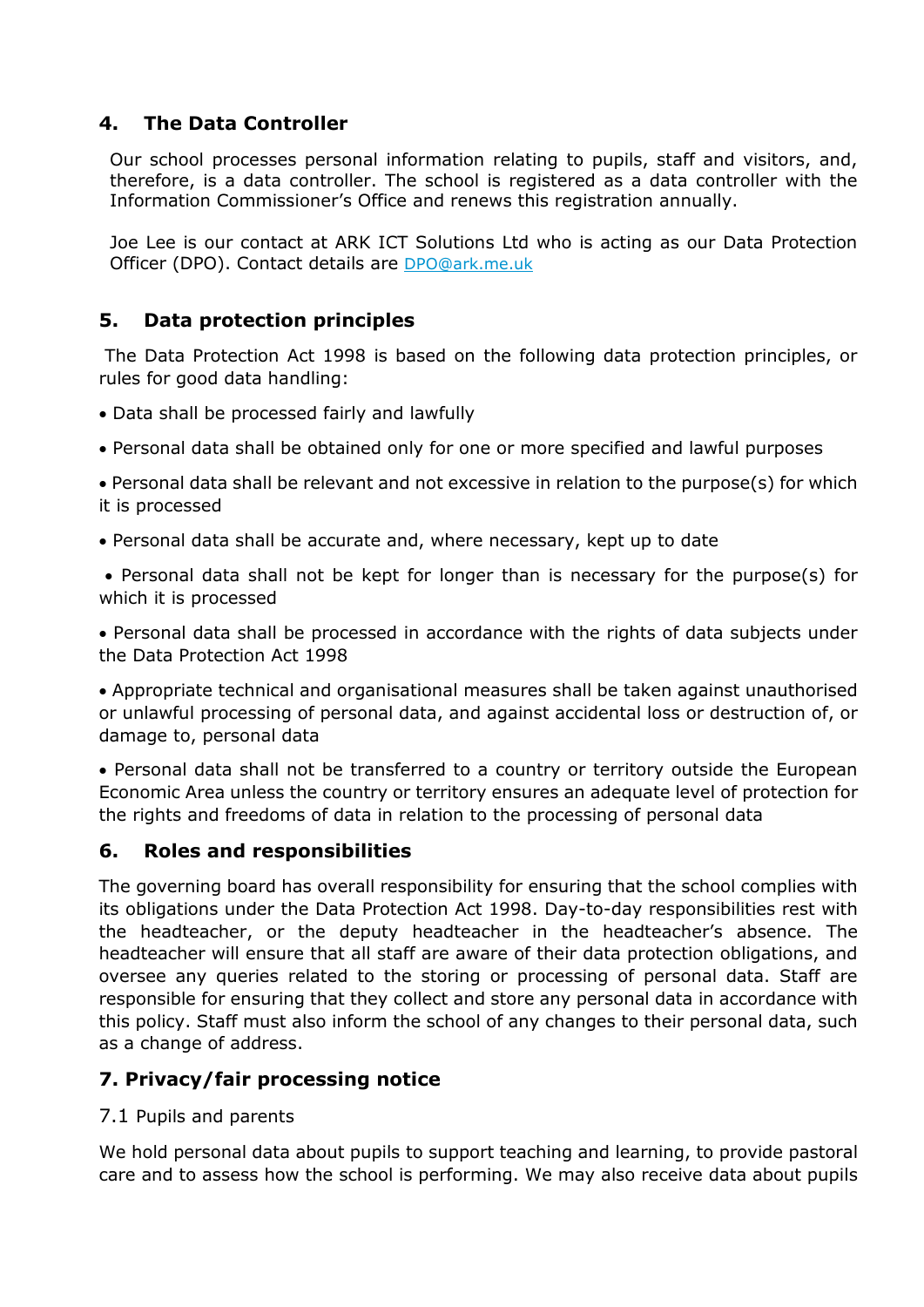from other organisations including, but not limited to, other schools, local authorities and the Department for Education. This data includes, but is not restricted to:

- Contact details
- Results of internal assessment and externally set tests
- Data on pupil characteristics, such as ethnic group or special educational needs
- Exclusion information
- Details of any medical conditions

We will only retain the data we collect for as long as is necessary to satisfy the purpose for which it has been collected. We will not share information about pupils with anyone without consent unless the law and our policies allow us to do so. Individuals who wish to receive a copy of the information that we hold about them/their child should refer to sections 8 and 9 of this policy.

We are required, by law, to pass certain information about pupils to specified external bodies, such as our local authority and the Department for Education, so that they are able to meet their statutory obligations.

#### 7.2 Staff

We process data relating to those we employ to work at, or otherwise engage to work at, our school. The purpose of processing this data is to assist in the running of the school, including to:

- Enable individuals to be paid
- Facilitate safe recruitment
- Support the effective performance management of staff
- Improve the management of workforce data across the sector
- Inform our recruitment and retention policies
- Allow better financial modelling and planning
- Enable ethnicity and disability monitoring
- Support the work of the School Teachers' Review Body

Staff personal data includes, but is not limited to, information such as:

- Contact details
- National Insurance numbers
- Salary information
- Qualifications
- Absence data
- Personal characteristics, including ethnic groups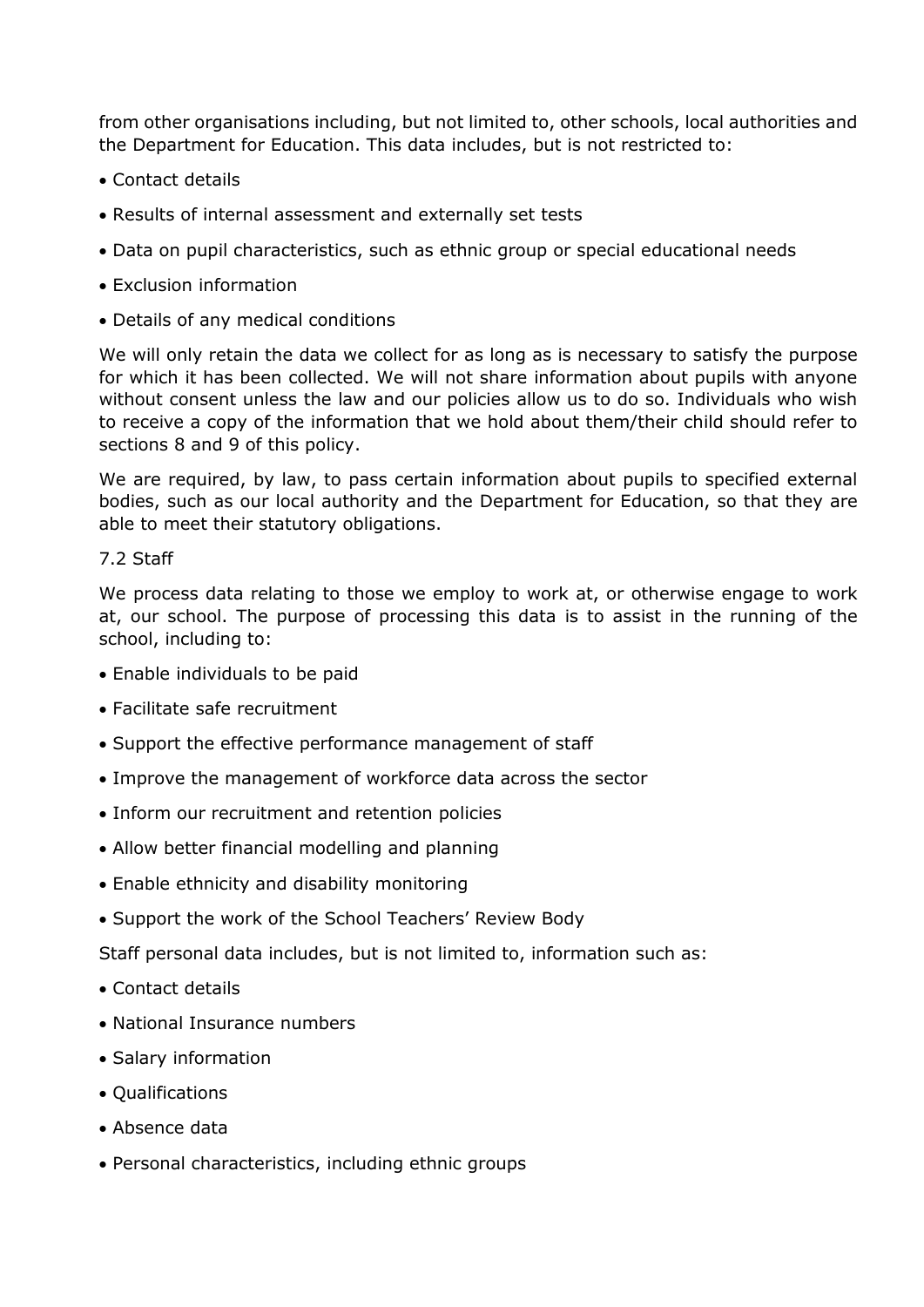- Medical information
- Outcomes of any disciplinary procedures

We will only retain the data we collect for as long as is necessary to satisfy the purpose for which it has been collected.

We will not share information about staff with third parties without consent unless the law allows us to.

We are required, by law, to pass certain information about staff to specified external bodies, such as our local authority and the Department for Education, so that they are able to meet their statutory obligations.

Any staff member wishing to see a copy of information about them that the school holds should contact the headteacher.

# **8. Subject access requests**

Under the Data Protection Act 1998, pupils have a right to request access to information the school holds about them. This is known as a subject access request.

Subject access requests must be submitted in writing, either by letter, email or fax. Requests should include:

- The pupil's name
- A correspondence address
- A contact number and email address
- Details about the information requested

The school will not reveal the following information in response to subject access requests:

• Information that might cause serious harm to the physical or mental health of the pupil or another individual

• Information that would reveal that the child is at risk of abuse, where disclosure of that information would not be in the child's best interests

• Information contained in adoption and parental order records

• Certain information given to a court in proceedings concerning the child

Subject access requests for all or part of the pupil's educational record will be provided within 15 school days. If a subject access request does not relate to the educational record, we will respond within 40 calendar days. The maximum charge that will apply is £50.00.

# **9. Parental requests to see the educational record**

Parents have the right of access to their child's educational record, free of charge, within 15 school days of a request.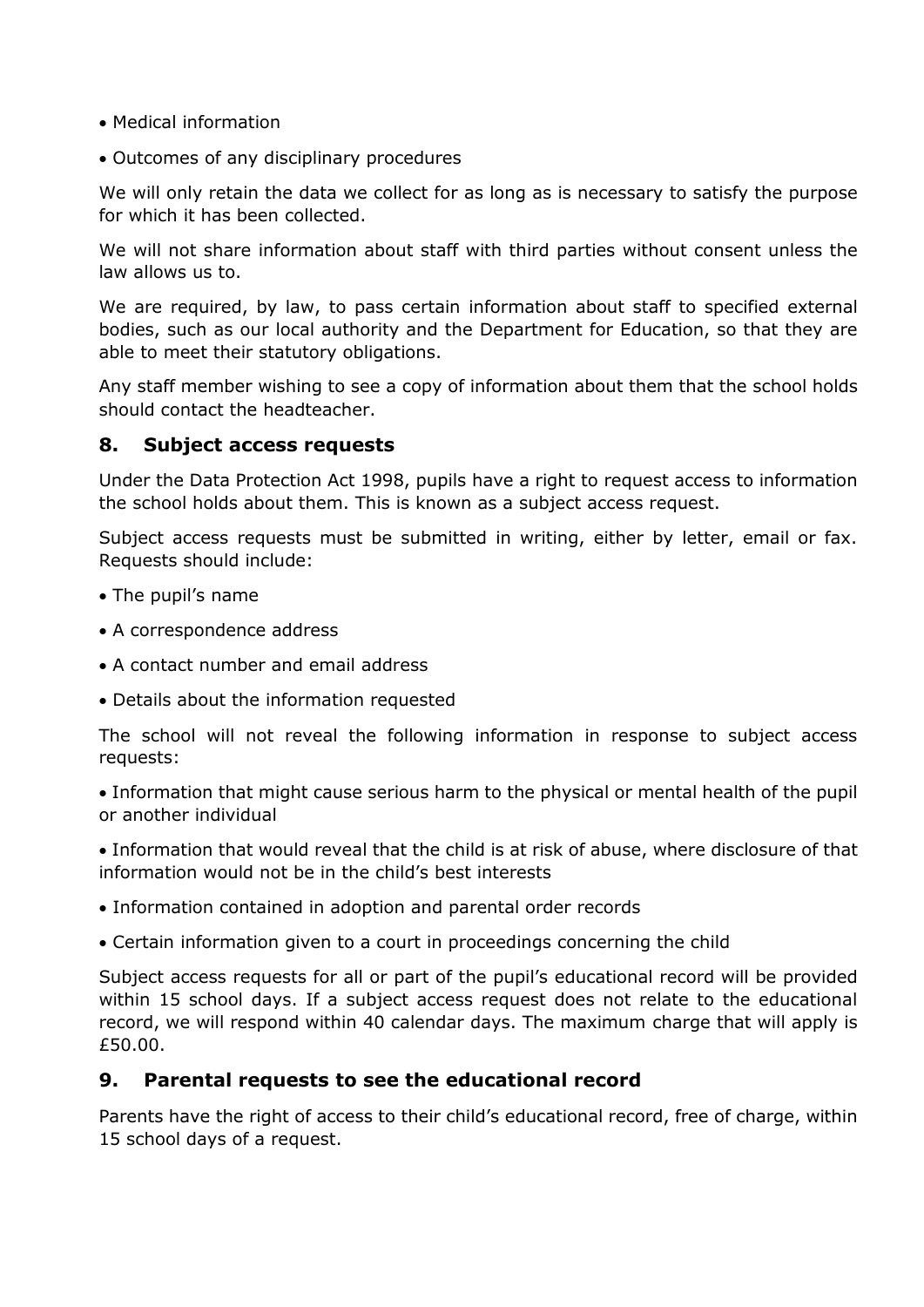Personal data about a child belongs to that child, and not the child's parents. This is the case even where a child is too young to understand the implications of subject access rights.

For a parent to make a subject access request, the child must either be unable to understand their rights and the implications of a subject access request, or have given their consent.

The Information Commissioner's Office, the organisation that upholds information rights, generally regards children aged 12 and above as mature enough to understand their rights and the implications of a subject access request. Therefore, most subject access requests from parents of pupils at our school may be granted without the express permission of the pupil.

# **10. Storage of records**

• Paper-based records and portable electronic devices, such as laptops and hard drives, that contain personal information are kept under lock and key when not in use

• Papers containing confidential personal information should not be left on office and classroom desks, on staffroom tables or pinned to noticeboards where there is general access

• Where personal information needs to be taken off site (in paper or electronic form), staff must sign it in and out from the school office

• Passwords that are at least 8 characters long containing letters and numbers are used to access school computers, laptops and other electronic devices. Staff and pupils are reminded to change their passwords at regular intervals

• Encryption software is used to protect all portable devices and removable media, such as laptops and USB devices

• Staff, pupils or governors who store personal information on their personal devices are expected to follow the same security procedures for school-owned equipment

# **11. Disposal of records**

Personal information that is no longer needed, or has become inaccurate or out of date, is disposed of securely 3 years after the pupil / member of staff has left. For example, we will shred paper documents internally and on occasions use an outside provider to securely shred or incinerate paper-based records, and override electronic files. We may also use an outside company to safely dispose of electronic records.

Financial records will be disposed of securely 6 years after the pupil / staff member has left.

# **12. Training**

Our staff and governors are provided with data protection training as part of their induction process. Data protection will also form part of continuing professional development, where changes to legislation or the school's processes make it necessary.